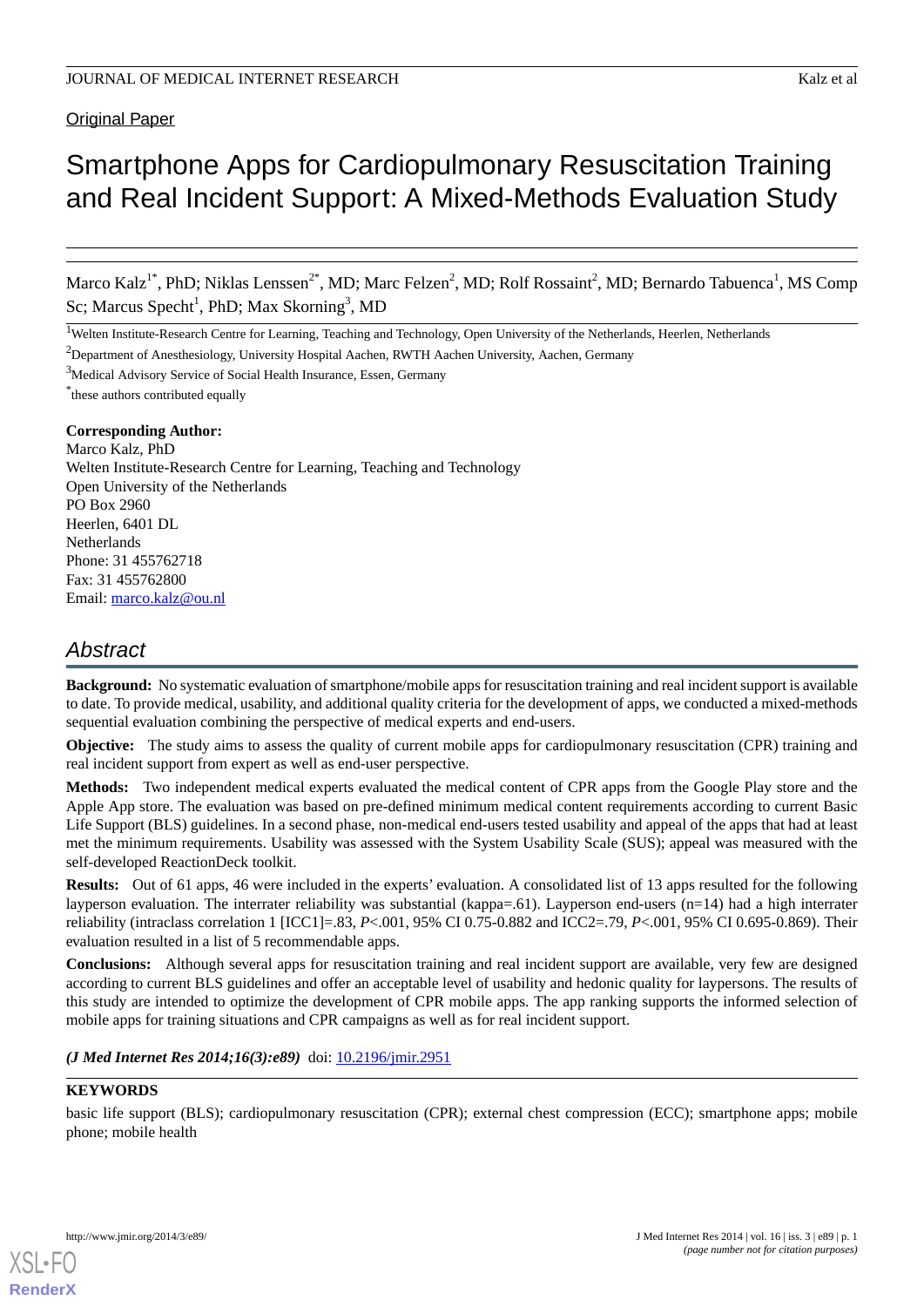# *Introduction*

The pervasive use of mobile phones has motivated several initiatives to integrate them into the chain-of-survival for cardiac arrest [[1\]](#page-12-0). While the phone has naturally been used to support bystanders remotely with dispatcher instructions, recently several initiatives have made use of the advanced capabilities of smartphones [\[2](#page-12-1),[3](#page-12-2)]. For a variety of reasons, the rate of bystander cardiopulmonary resuscitation (CPR) is low. In Germany, for example, the bystander CPR rate is approximately 20% [\[4](#page-12-3)]. Reasons often mentioned are a lack of knowledge and the fear to perform mouth-to-mouth ventilation  $[5,6]$  $[5,6]$  $[5,6]$ . This is one reason for the introduction of "compression-only CPR" in Basic Life Support (BLS) guidelines from the European Resuscitation Council (ERC)/American Heart Association (AHA). This easy-to-learn approach ("push hard and fast in the middle of the chest") without ventilation is intended to alleviate fear and motivate more of the public to perform CPR. Smartphones have the great advantage of providing situational support and easily accessible information (ie, apps) and therefore have become more and more valuable for CPR training and real incident support.

<span id="page-1-0"></span>A recent systematic review has shown that a variety of mobile health apps for medical professionals and patients is available [[7\]](#page-12-6). Due to the high number of available apps, some authors even speak about a phenomenon of "app overload" [[8\]](#page-12-7). Since there is no quality control on the content and usability of a mobile app, quality and conformity with guidelines cannot be

Figure 1. App selection procedure.



guaranteed. The term "usability" has been defined as the ease of use and learnability of a human-made object, and usability design guidelines have been defined by the International Standardization Organization in the standard ISO/TR 16982:2002 [[9\]](#page-12-8). Holzinger mentions five criteria—learnability, efficiency, memorability, low error rate, and satisfaction—as essential characteristics of usability [\[10](#page-12-9)].

How many and, in particular, which apps might be helpful in supporting cardiopulmonary resuscitation (CPR) training as well as in a real incident of cardiac arrest is unknown. A helpful app should include correct and current medical content and deliver this content with high usability. In this context, our study provides an overview of the quality of available mobile apps. We report results of a mixed-methods evaluation study of mobile training and real incident support apps for cardiopulmonary resuscitation. This study is part of the European project "EMuRgency - New approaches for resuscitation support and training" [\[11](#page-12-10)].

# *Methods*

# **Design**

In this study, we applied a mixed-methods sequential design ([Figure 1\)](#page-1-0). Initially, an identification of apps and expert evaluation was conducted. As a second step, layperson users were involved to evaluate the usability and the appeal ("hedonic quality") of the preselected apps. In the study, we followed guidelines for agreement studies [\[12](#page-12-11)].



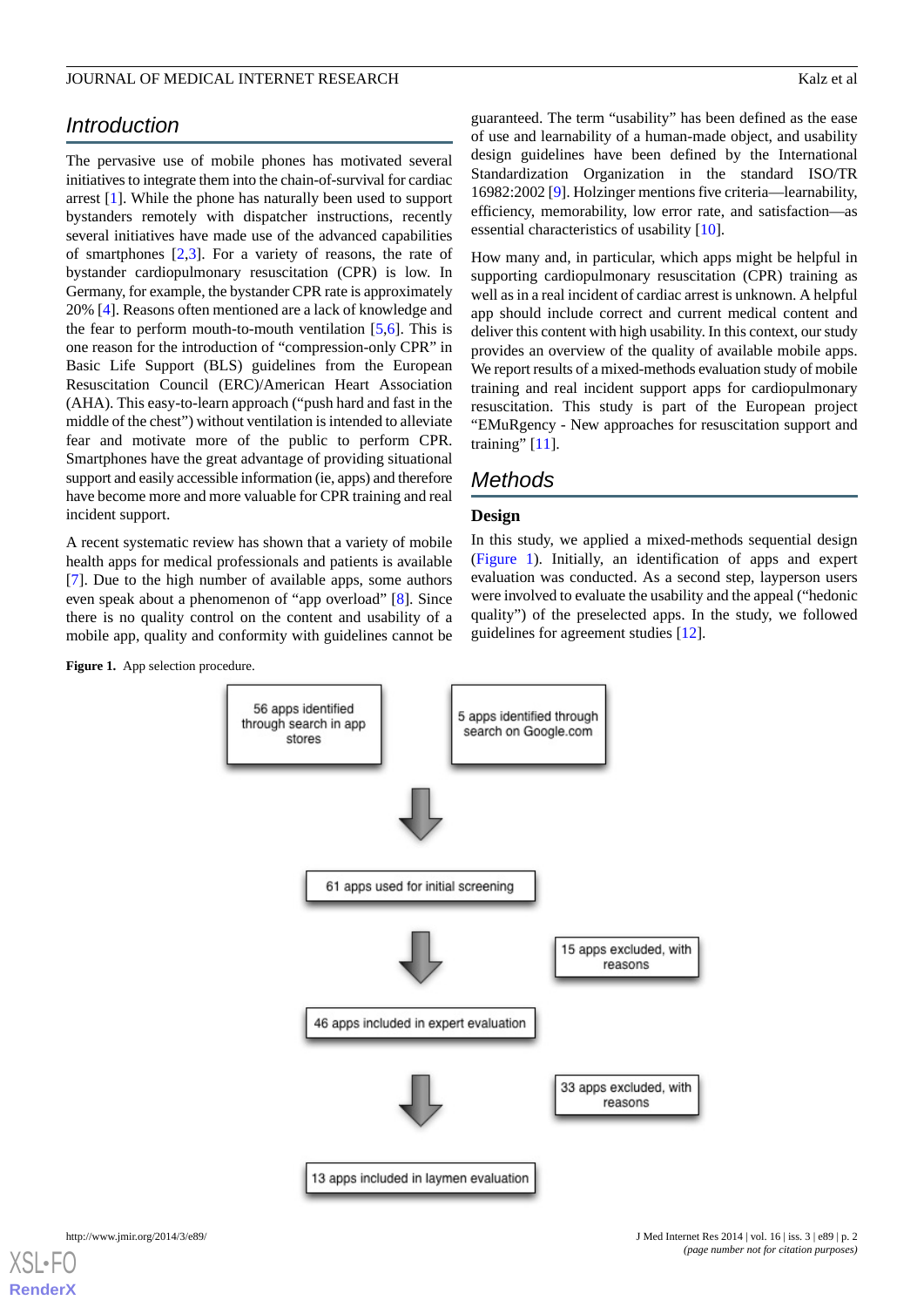## **Participants**

Six board-certified emergency physicians from Germany agreed on minimum medical content requirements for apps to be included in the evaluation phase. Two of them screened and evaluated the apps and 14 layperson volunteers were recruited from the staff of the Open University of the Netherlands for the second phase of the evaluation. The recruitment of the volunteers was organized via a news item on the intranet of the Open University.

## **Materials**

# *Overview*

The material for the study consisted of mobile phones and mobile apps. Materials used in the expert evaluation were two smartphones (iPhone 4S & HTC Desire) equipped with the apps to be reviewed. In the second evaluation phase, three phones (iPhone 3S, iPhone 4S, and HTC Desire) were used in combination with an iPad and a computer to fill out the questionnaires. The identification and selection of mobile apps to be included in the study is reported based on PRISMA guidelines [[13\]](#page-12-12).

# *Identification of Apps*

In May 2012, we conducted a search on the two largest online stores for mobile applications (Google Play Store and Apple App Store). Search terms were "CPR" and "resuscitation". In addition, we conducted a Google search using search words "CPR apps" and "resuscitation apps".

# *Screening*

CPR apps containing Basic Life Support (BLS) and/or Advanced Life Support (ALS) material were considered eligible. At this stage, apps were screened and classified according to their different features, namely:

- type of content (video instructions, video chest compression simulation, animations, graphics, audio instructions, audio chest compression rhythm simulation, text instructions)
- aim of the app (training or real incident support)
- only CPR or several first aid features
- mobile sensors used in the app (GPS or accelerometer)
- underlying guidelines (most notably American Heart Association and/or European Resuscitation Council), date of guidelines (2010 or older)
- correct reproduction of guidelines' recommendations
- targeted patient (adult, children, infant, animal)
- language (English, German, Spanish, or others)
- cost of the app
- mobile operating system (iOS or Android)
- company or provider of the app on the market

# *Eligibility/Inclusion*

To our knowledge, no quality and/or content criteria for CPR apps have been defined to date. Due to broad approval within the resuscitation research group, the features shown in the first category in [Table 1](#page-2-0) were set as mandatory for inclusion in further evaluation steps with non-medical end-users. The feature in the second category was considered as important. The third category contains desirable special features. Hence, two board-certified emergency physicians screened the apps for requirements on these three quality levels.

<span id="page-2-0"></span>**Table 1.** Requirements catalogue for mobile app screening by experts.

| <b>Mandatory features</b>                 | Important feature                                                             | Special features     |
|-------------------------------------------|-------------------------------------------------------------------------------|----------------------|
| Training feature                          | Direct access to emergency call (112, 911, 999) Focus on compression-only CPR |                      |
| Conformity to ERC/AHA 2010 BLS Guidelines |                                                                               | Use of accelerometer |
| Emergency support for real incidents      |                                                                               |                      |

# **Instruments**

After identifying and screening the apps, experts'opinions were sought in a first evaluation. Raters were prompted to take the following items into account:

- estimated benefit for users compared to conventional teaching material
- estimated usability (ease of use regarding the user interface and logic of handling the different parts of the app)
- feature quality (video/graphic/picture/animation/audio/text instructions, graphic/animation/audio/video beat rhythm)
- application possibilities (training, real scenario support, accelerometer, location GPS, direct access to emergency call number, includes compression only CPR)
- CPR focus

[XSL](http://www.w3.org/Style/XSL)•FO **[RenderX](http://www.renderx.com/)**

• consideration of current guidelines (American Heart Association, European Resuscitation Council)

Independently, two experts rated each app on an ordinal scale (0 to 10=unsatisfactory to perfect). Testing and rating time for each app was adapted to rater's needs. In total, each expert completed eight test sessions. Each session lasted 2-4 hours. An interrater reliability analysis using Cohen's kappa (weighted) was performed to determine consistency among both raters. The first phase of the evaluation focused on ensuring sufficient content quality, instructional value, conformity with current guidelines, and availability of a minimal set of features as listed above.

The second phase of the evaluation focused on usability and hedonic quality of the mobile apps.

For the usability evaluation, we used the System Usability Scale (SUS) [[14\]](#page-13-0). This tool is a simple but reliable method to evaluate the usability of a diverse set of technologies [\[15](#page-13-1),[16\]](#page-13-2). The SUS scale consists of 10 questions with a 5-point Likert scale, where item directions are changed with each question. Results of the SUS questionnaire were recoded and normalized. A specific

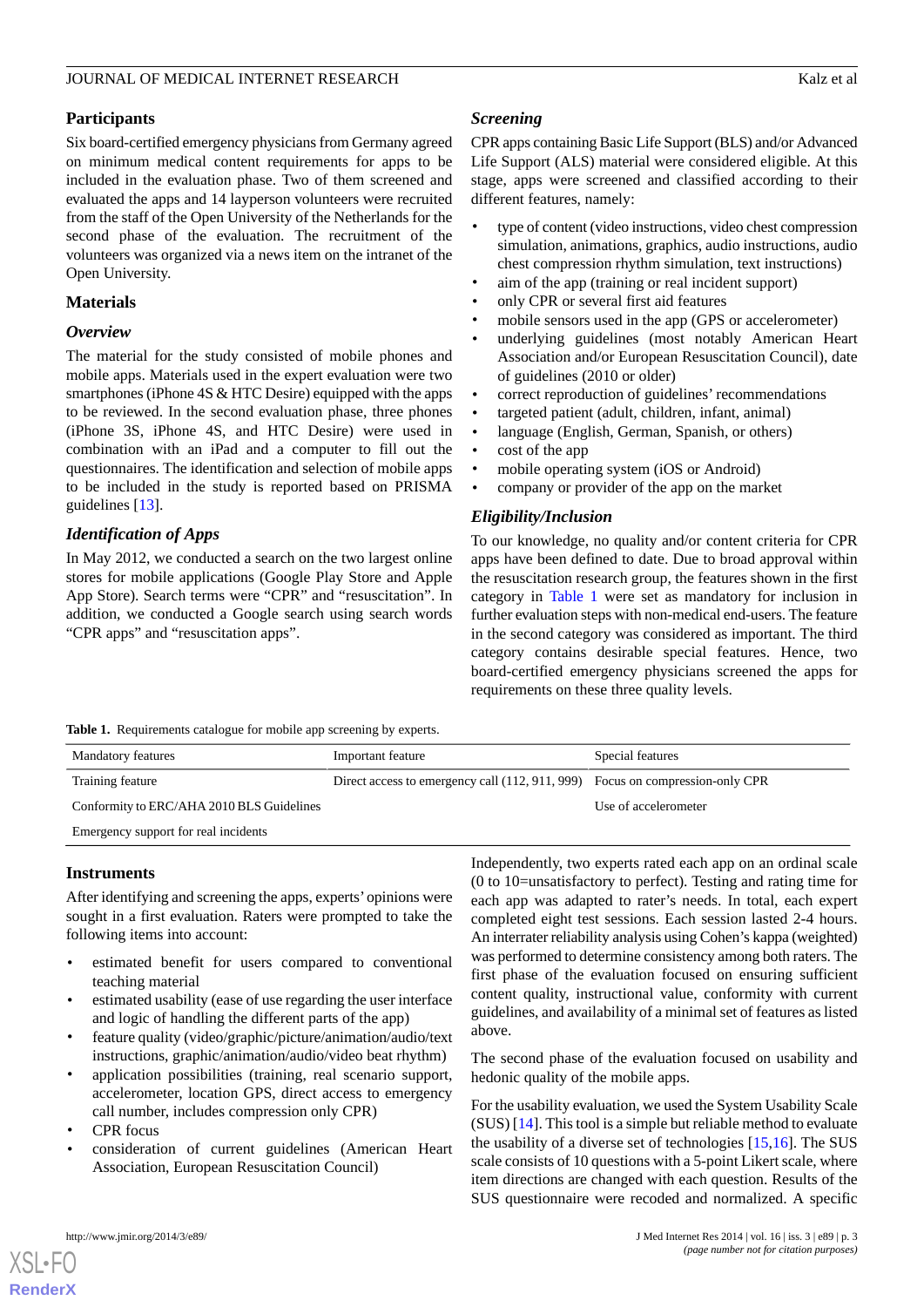value of usability was calculated for each app. Based on current literature, a SUS score above 68 (SD 12.5) is rated as a usability value above average. To benchmark these results against other results, we followed recommendations by Sauro and converted raw SUS scores to percentile ranks [[17\]](#page-13-3). This conversion maps the raw SUS results to results from 446 studies including over 5000 individual SUS responses. While a raw SUS score can theoretically be 100, the distribution of available SUS scores is negatively skewed and therefore the conversion in percentile ranks results in more meaningful results. A raw SUS score of 73 results in a percentile rank of 66.5%. This means that the object of evaluation can be considered more usable than 66.5% of all products evaluated with the SUS instrument.

We have calculated an intraclass correlation coefficient (ICC) for uneven and even questions (ICC1 and ICC2). The SUS scale has been used earlier to evaluate the usability of medical devices and mobile devices in a hospital context [\[18](#page-13-4)].

Hassenzahl has criticized that the current approaches to test usability have taken into account only the user's recognition of design objectives represented by the ergonomic quality but not the subjective experience in terms of user satisfaction. To take the non-task-related quality dimensions like originality or innovativeness into account, he proposes the concept of "hedonic quality", which represents the appeal of a user-interface [[19\]](#page-13-5). Other authors have stressed the importance of appeal for the design of user interfaces and the potential negative consequences

if technology is designed based only on a functional definition of usability [[20\]](#page-13-6).

To evaluate the hedonic quality, we employed the ReactionDeck toolkit ([Figure 2](#page-4-0)). This toolkit is based on the desirability toolkit developed by Benedek and Miner at Microsoft Research to assess aspects like "desire" and "fun" of products [\[21](#page-13-7)]. These product reaction cards have been transferred to digital format by the Open University of the Netherlands and published as ReactionDeck toolkit [[22\]](#page-13-8). Thus, participants were asked to select six product reaction cards that best describe the emotional appeal of the mobile applications.

Between December 2012 and February 2013, 14 evaluation sessions took place with volunteers. Each evaluation session lasted approximately 60 minutes and was conducted in a standardized evaluation laboratory setting.

Demographic details and experiences with resuscitation and mobile apps were collected with a pre-questionnaire. Apps were randomly assigned to participants. Participants were asked to use the respective mobile apps for learning basic cardiopulmonary resuscitation knowledge and skills and were thus assigned to them via one of the three study smartphones (iPhone 3GS, iPhone 4S, and HTC Desire). Participants were asked to complete an electronic version of the SUS (available in Dutch and English) on an iPad and to select six cards from the ReactionDeck toolkit, available on computer, to describe the hedonic quality of the app.

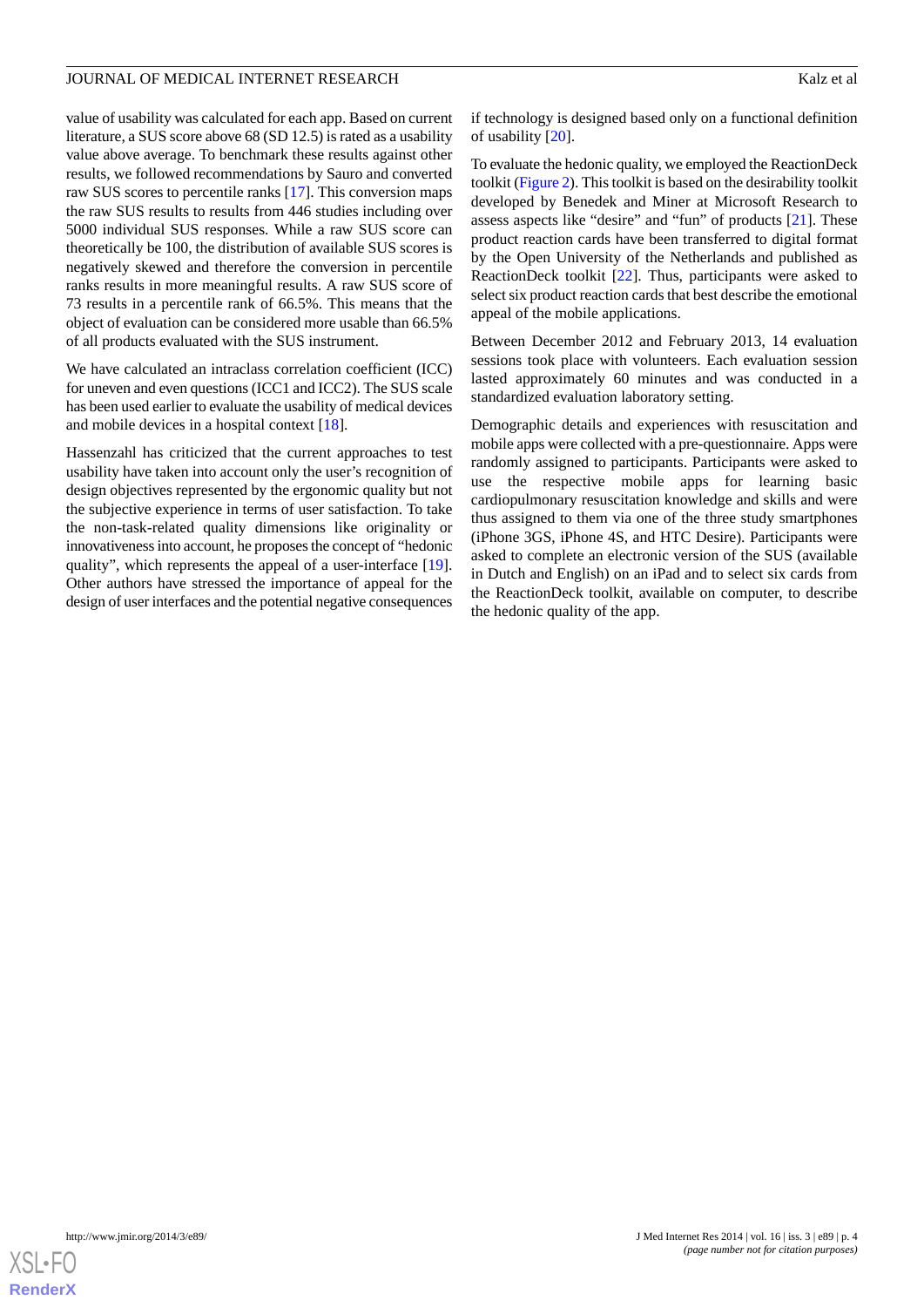<span id="page-4-0"></span>**Figure 2.** ReactionDeck toolkit.



# *Results*

# **Results of the Expert Evaluation**

The first search process resulted in a full list of 61 apps. In the eligibility testing phase, 15 apps were excluded because they were specifically focused on pediatric/newborn life support, on CPR for animals, or were listed but not downloadable. The remaining 46 apps were evaluated by experts.

While all 46 evaluated apps offered training features, only 75% (35/46) included emergency (real incident) support and 35% (16/46) followed current ERC/AHA guidelines [[5](#page-12-4)[,6](#page-12-5)]. In total, 28% (13/46) of available CPR apps fulfilled the three minimum criteria: training feature, conformity with ERC/AHA 2010 BLS Guidelines, and emergency (real incident) support ([Table 2](#page-5-0)).

Of the 46 apps from the experts' evaluation, 15% (n=7) offered direct access to an emergency call as well. The only app that offered an accelerometer for real-time feedback during compressions is Pocket CPR; FDNY Lifesaver Beta V1.0 offered GPS location.

[XSL](http://www.w3.org/Style/XSL)•FO **[RenderX](http://www.renderx.com/)**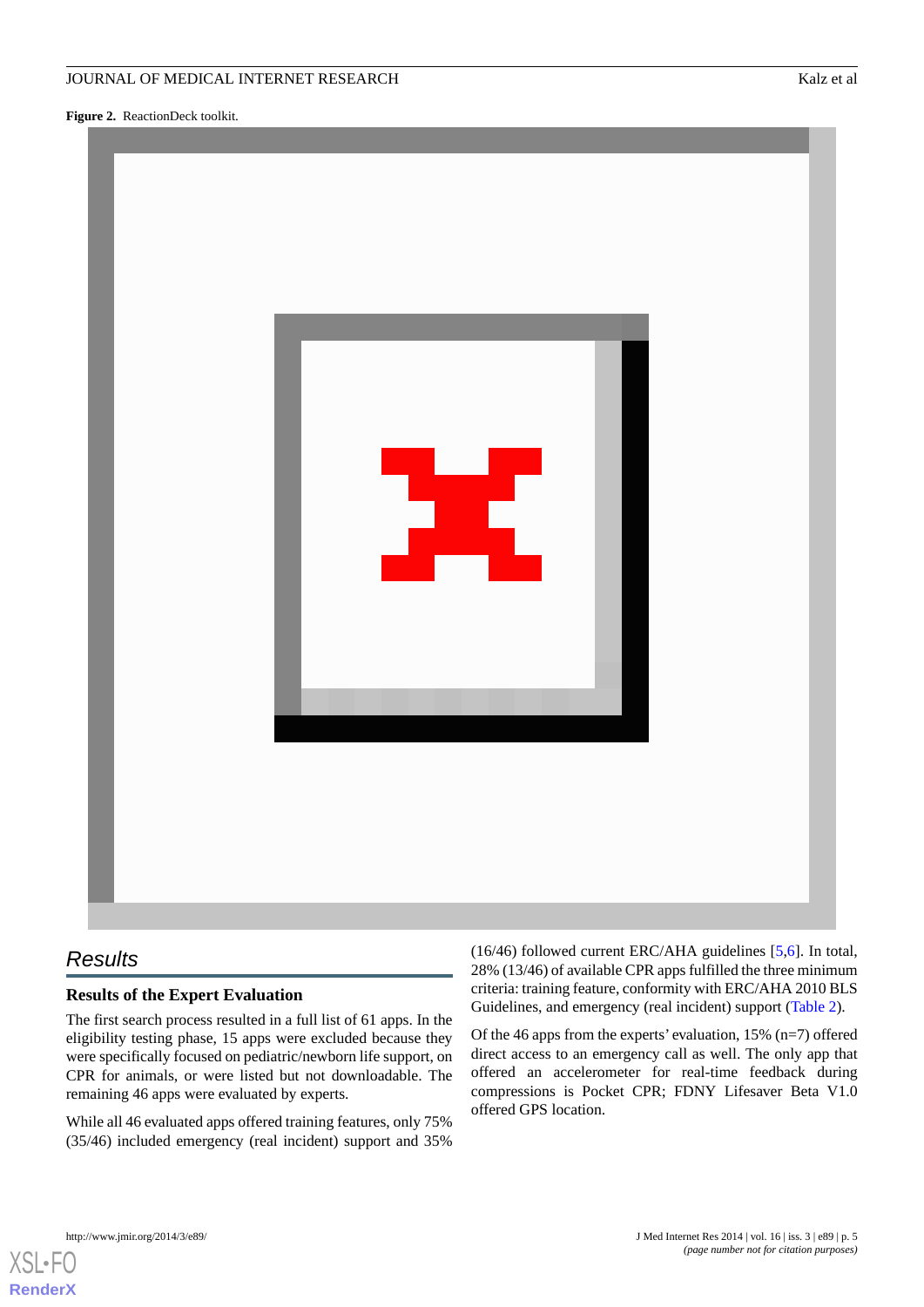<span id="page-5-0"></span>**Table 2.** CPR apps and features for layperson evaluation.

| App name                                                                                 | Mandatory features | Important feature<br>Special features |                               |
|------------------------------------------------------------------------------------------|--------------------|---------------------------------------|-------------------------------|
| CPR & Choking, by University of Washington and King County EMS                           | yes                | yes                                   | compression-only CPR          |
| CPR Steps (now available as Free CPR), Evolving Monkeys, LLC                             | yes                | yes                                   | no                            |
| Emergency First Aid & Treatment Guide, by Phoneflips                                     | yes                | no                                    | compression-only CPR          |
| FDNY Lifesaver Beta V1.0, by the New York City Fire Depart-<br>ment/Bavelle Technologies | yes                | no                                    | compression-only CPR          |
| First Aid White Cross, by Bruno Mandolesi                                                | yes                | yes                                   | no                            |
| Hands-Only CPR, by the American Heart Association/Jive Media<br>Inc.                     | yes                | yes                                   | compression-only CPR          |
| Leben retten, by the German Heart Foundation/Fuse GmbH                                   | yes                | yes                                   | compression-only CPR          |
| Pocket CPR, by Bio-Detek, Inc.                                                           | yes                | yes                                   | focus on compression-only CPR |
|                                                                                          |                    |                                       | use of accelerometer          |
| Pocket First Aid & CPR, by the American Heart Association/Jive<br>Media Inc.             | yes                | no                                    | compression-only CPR          |
| Reanimatie, by the Dutch Heart Foundation                                                | yes                | yes                                   | no                            |
| SCDF Choking CPR AED, by The Singapore Civil Defence Force<br>(SCDF)                     | yes                | no                                    | no                            |
| SOS American Red Cross                                                                   | yes                | yes                                   | compression-only CPR          |
| St John Ambulance First Aid, by St. John Ambulance                                       | yes                | no                                    | compression-only CPR          |

## **Results of Layperson Evaluation of Usability and Hedonic Quality**

#### *Demographics*

The 13 apps providing the minimum criteria were included in this second phase.

A total of 14 volunteers were recruited (5 female); 7 participants had little experience with mobile apps, while the others had moderate or much experience. Of the 14 participants, 9 had no experience with CPR, 2 had taken a first aid course once, and 3 had dedicated CPR training. Two participants were in the age range 20-29 years, 3 in the age range 30-39 years, 2 between 40-49 years, and 7 participants were above 50 years of age. All participants had good English language skills, all but one were Dutch native speakers, and most participants could understand German well.

#### *Usability Evaluation*

To test agreement for the usability evaluation, the ICC was calculated for the two directions of the SUS scale. This analysis has resulted in strong to perfect agreement: ICC1=.83, *P*<.001, 95% CI 0.75-0.882 and ICC2=.79, *P*<.001, 95% CI 0.695-0.869. [Table 3](#page-6-0) shows the results of the usability evaluation. For the five ratings per app, mean values were calculated. Items 4 and 10 were taken as a subscale for learnability, while the rest of the items contribute to the construct usability. The study shows that only five apps have a usability score above average (SUS>68) and fall into the percentile rank of above 50%.

We furthermore analyzed results with regard to subscales "learnability" and "usability". Results of this analysis are presented in [Figure 3](#page-7-0).

This additional perspective on the data shows that most apps with high usability also have high learnability. Only for the Hands-Only CPR app was the learnability evaluated with one of the highest values while the usability subscale delivers resulted below average.

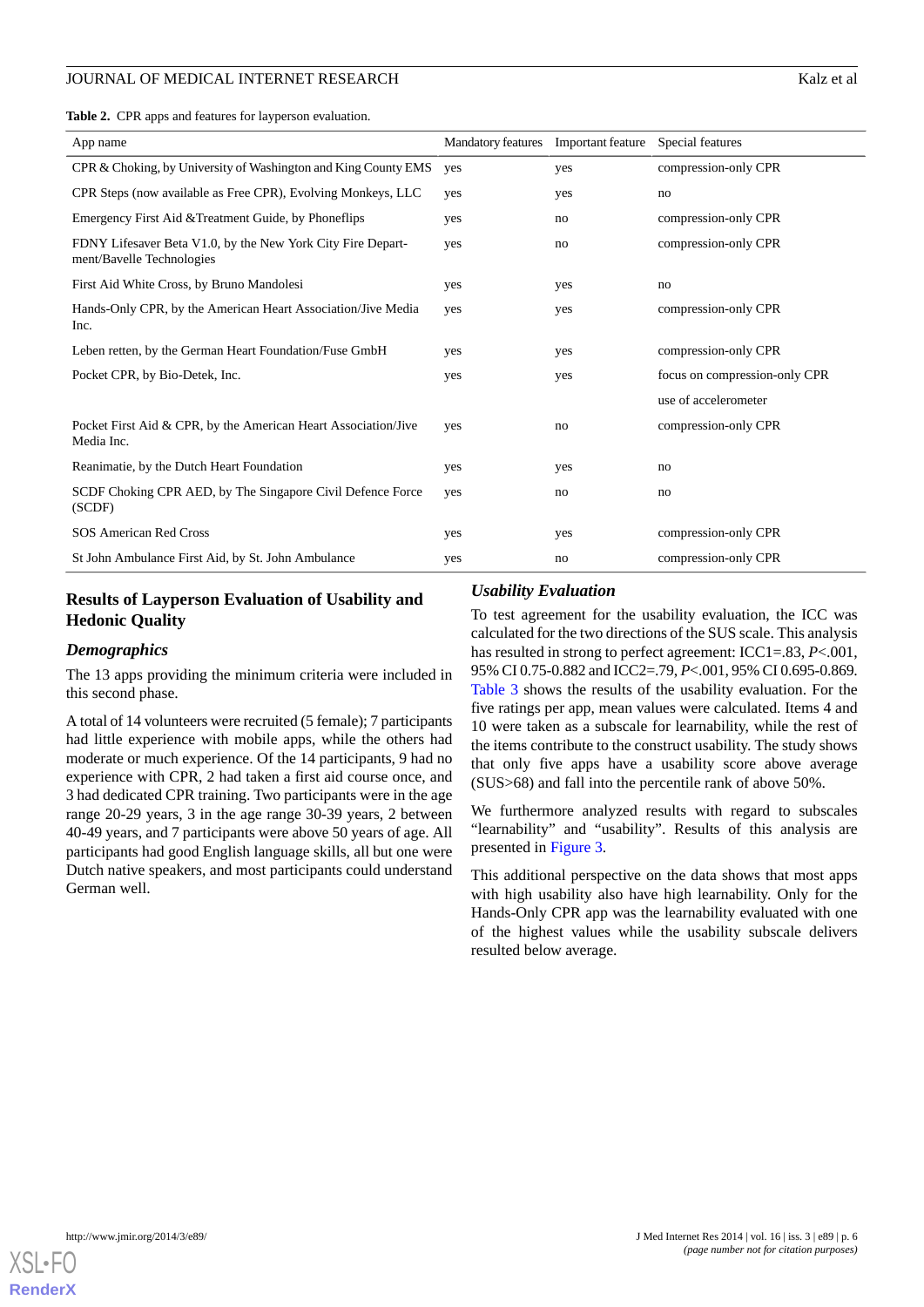<span id="page-6-0"></span>**Table 3.** Mean System Usability Scale (SUS) score and standard deviation.

| App name (language)                             | Mean SUS score | SD    | Percentile rank, % |
|-------------------------------------------------|----------------|-------|--------------------|
| Reanimatie (Dutch)                              | 82.00          | 14.40 | 92.6               |
| CPR & Choking (English)                         | 73.00          | 11.91 | 66.5               |
| FDNY Lifesaver Beta V1.0 (English)              | 72.00          | 14.51 | 63.1               |
| Leben retten (German)                           | 70.50          | 19.48 | 58.1               |
| Hands-Only CPR (English)                        | 68.50          | 15.17 | 51.6               |
| St. John Ambulance First Aid (English)          | 67.00          | 23.48 | 46.9               |
| Emergency First Aid & Treatment Guide (English) | 61.90          | 8.50  | 33.1               |
| Free CPR (aka CPR Steps) (English)              | 61.50          | 14.43 | 32.1               |
| SOS American Red Cross (English)                | 61.50          | 16.55 | 32.1               |
| PocketCPR (English)                             | 53.80          | 21.70 | 17.8               |
| Pocket First Aid & CPR (English)                | 52.00          | 25.46 | 15.4               |
| First Aid White Cross (English)                 | 45.50          | 21.97 | 9.1                |
| SCDF Choking CPR AED (English)                  | 36.50          | 11.67 | 4.3                |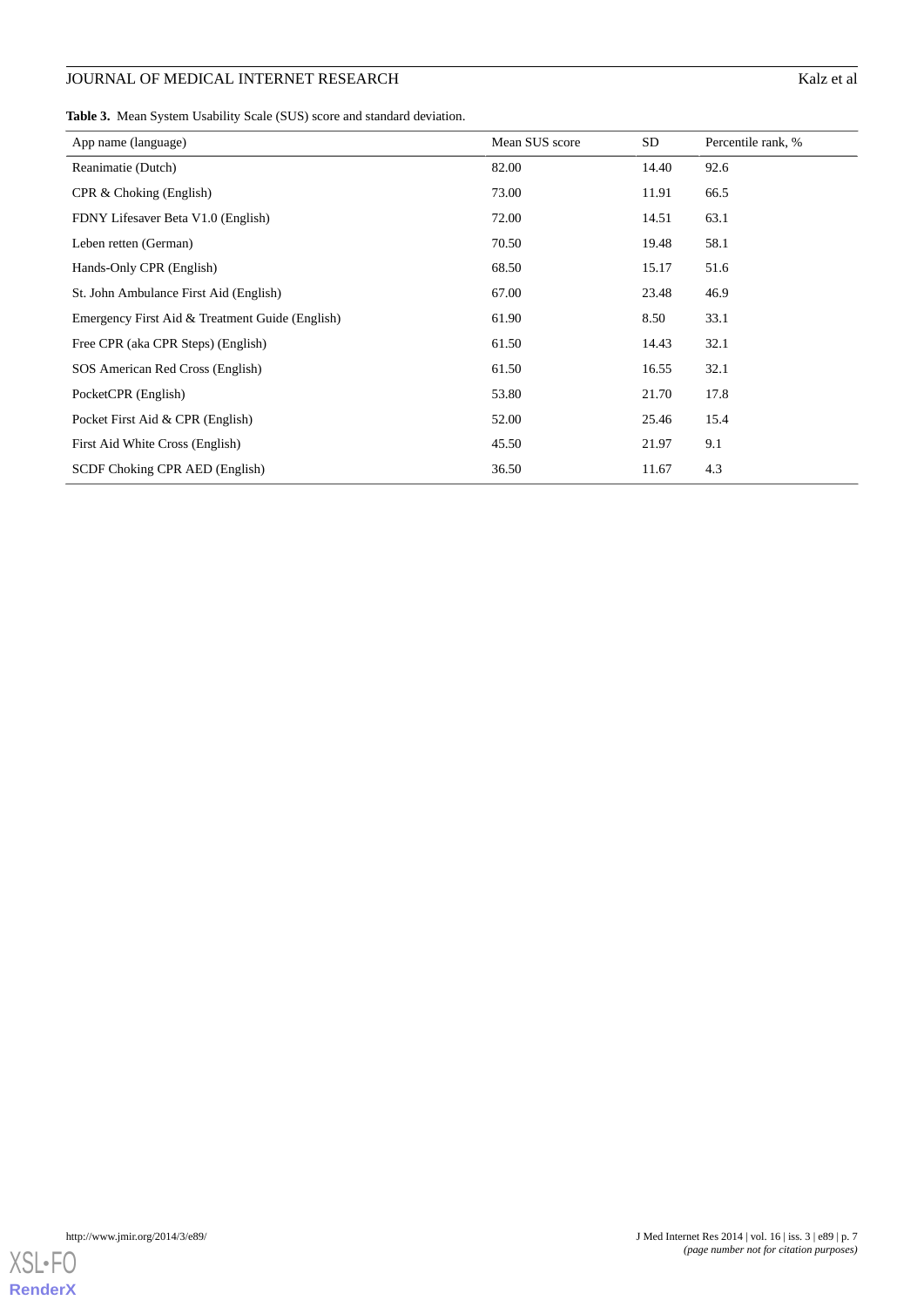<span id="page-7-0"></span>Figure 3. Usability evaluation results with subscales learnability and usability.



#### **Results of Hedonic Quality Evaluation**

For hedonic quality evaluation, [Table 4](#page-8-0) presents adjectives selected more than once.

The hedonic quality evaluation delivers mixed results: one app (Reanimatie, [Figure 4\)](#page-8-1) ranked high in the usability evaluation and received very positive results for hedonic quality as well.

Other top-ranked apps received positive adjectives in most instances but also some relevant negative adjectives (see [Table](#page-6-0) [3\)](#page-6-0) (eg, CPR & Choking shown in [Figure 5](#page-9-0) and FDNY Lifesaver Beta V1.0). The two other top-ranked apps from the usability evaluation (Hands-Only CPR shown in [Figure 6](#page-9-1) and Leben retten in [Figure 7](#page-10-0)) received mainly negative hedonic adjectives. Other apps received mixed results in this part of the evaluation.

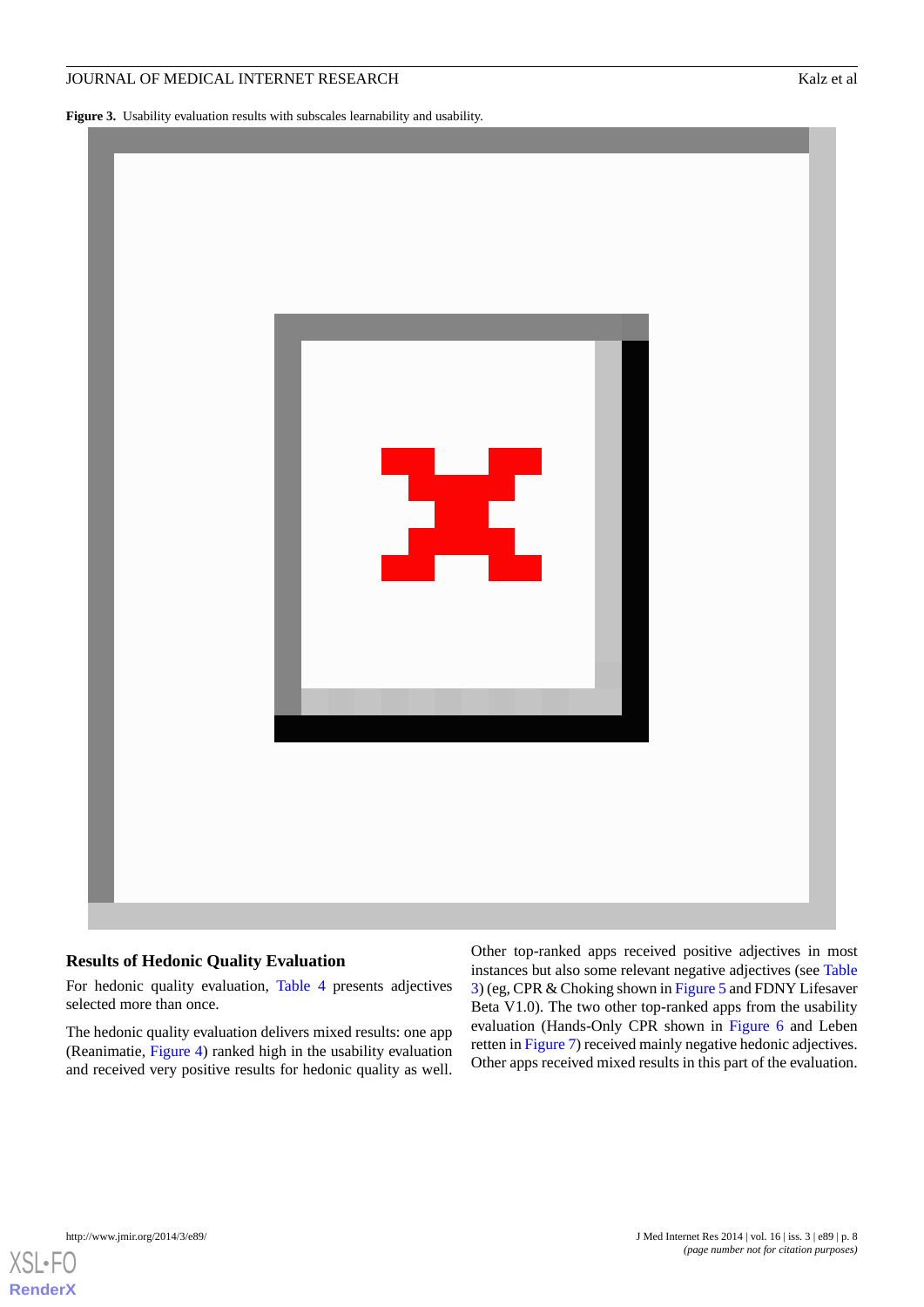<span id="page-8-0"></span>**Table 4.** Hedonic quality results with adjective occurrences >1.

| App name                              | Hedonic quality adjectives                                                            |
|---------------------------------------|---------------------------------------------------------------------------------------|
| Reanimatie                            | Professional, effective, easy to use, inviting, stable                                |
| CPR & Choking                         | Simplistic, ordinary, understandable, ineffective, easy to use, dull, usable          |
| FDNY Lifesaver Beta V1.0              | Helpful, usable, relevant, useful, dull, poor quality                                 |
| Leben retten                          | Understandable, dull, simplistic, ineffective                                         |
| Hands-Only CPR                        | Unattractive, easy to use, simplistic, poor quality                                   |
| St. John Ambulance First Aid          | Slow, useful                                                                          |
| Emergency First Aid & Treatment Guide | Understandable, reliable                                                              |
| Free CPR (aka CPR Steps)              | Relevant, dull, simplistic, ineffective, easy to use                                  |
| SOS American Red Cross                | Understandable, usable                                                                |
| PocketCPR                             | Frustrating, difficult, confusing, hard to use                                        |
| Pocket First Aid & CPR                | Ineffective, intuitive, helpful, professional, usable                                 |
| <b>First Aid White Cross</b>          | Annoying, ineffective, frustrating, dull, hard to use, slow, poor quality             |
| <b>SCDF Choking CPR AED</b>           | Hard to use, undesirable, slow, complex, annoying, helpful, ineffective, unattractive |

<span id="page-8-1"></span>**Figure 4.** Screenshot Reanimatie app by the Dutch Heart Foundation.



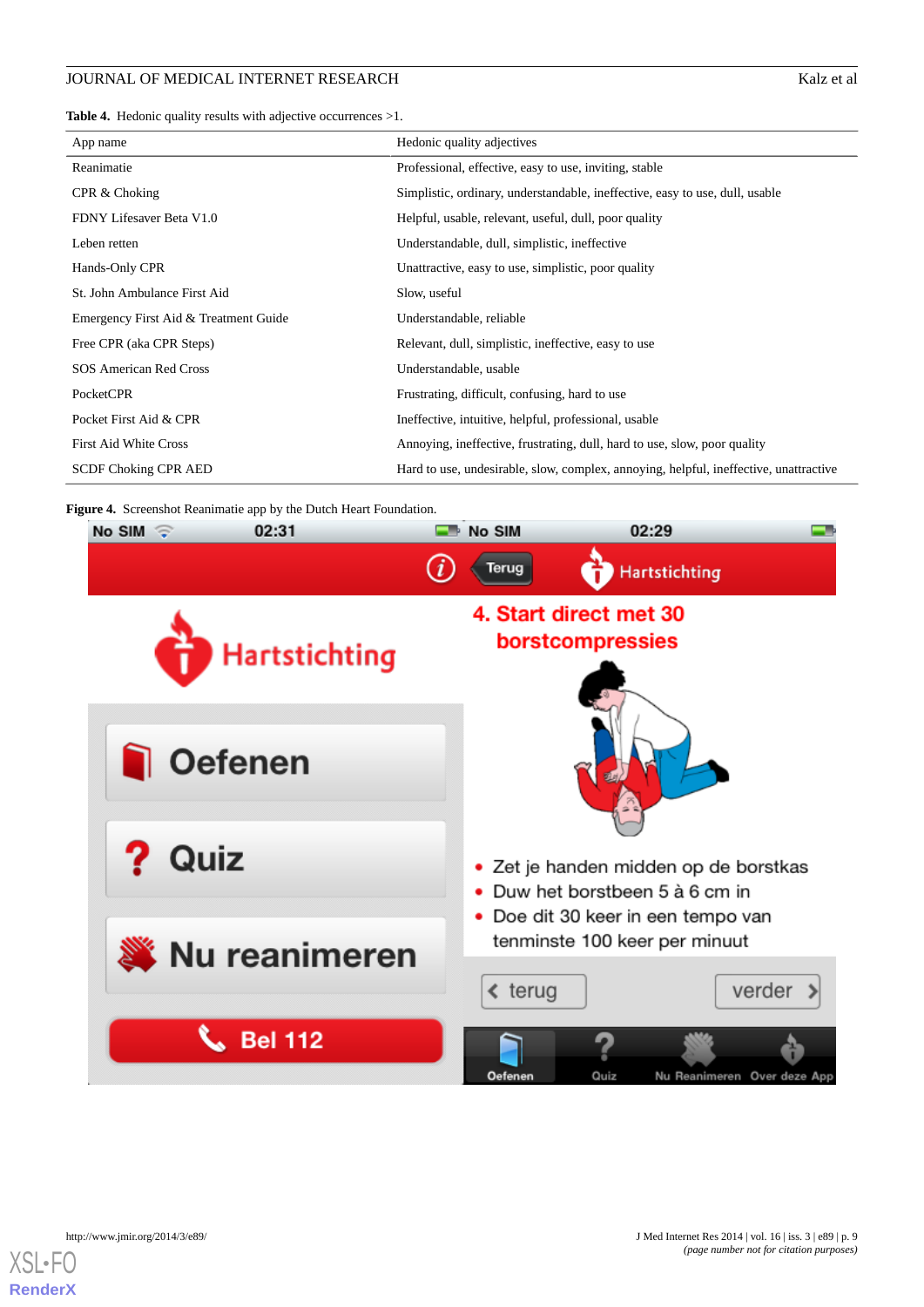<span id="page-9-0"></span>**Figure 5.** Screenshot CPR and choking by University of Washington and King County EMS.



<span id="page-9-1"></span>**Figure 6.** Screenshot Hands-only CPR by the American Heart Association/Jive Media Inc..



[XSL](http://www.w3.org/Style/XSL)•FO **[RenderX](http://www.renderx.com/)**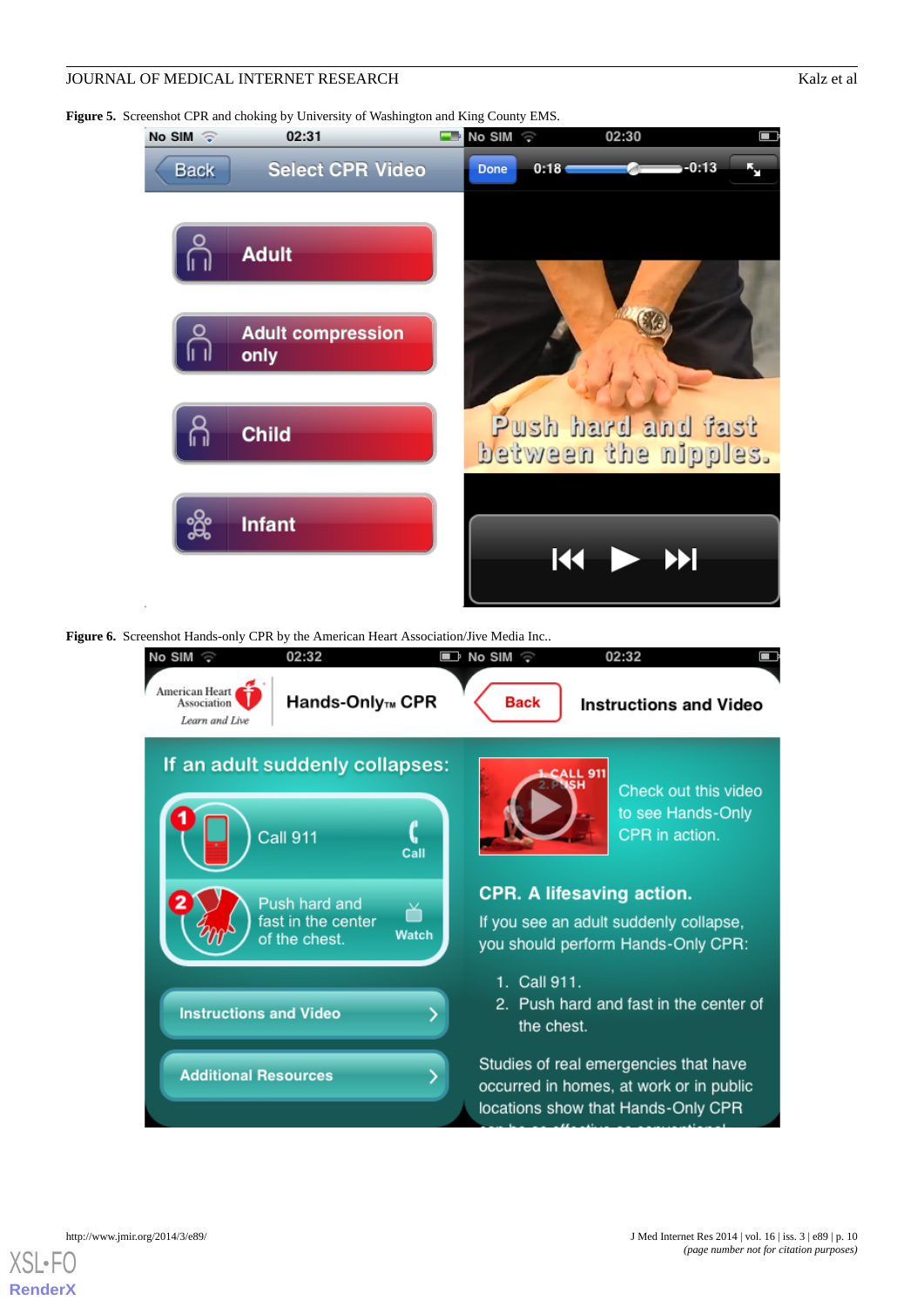112 wählen

**Kräftig und** schnell drücken

<span id="page-10-0"></span>**Figure 7.** Screenshot Leben retten app by the German Heart Foundation/Fuse GmbH.



# *Discussion*

# **Principal Results**

This study emphasizes that several apps are available for resuscitation training and real incident support on the two largest app markets. However, very few are designed according to current CPR guidelines and offer acceptable usability as well as hedonic quality for laypeople. At the time of this study, only about five apps could be recommended in terms of guidelines and usability. In the 2010 AHA/ERC guidelines, depth and rate of chest compressions were raised. The chance of survival after a cardiac arrest is inevitably linked to high-quality chest compressions. Therefore, it is extremely important to comply with current guidelines [\[5](#page-12-4),[6](#page-12-5)]. Many available apps do not meet these basic requirements and, in the worst case, an app might inhibit optimal chest compressions.

In a recent systematic review, Mosa et al analyzed effects of health care applications for smartphones [[7\]](#page-12-6). While this review delivered interesting findings and a good overview of existing studies, only 83 mobile applications were included in their

[XSL](http://www.w3.org/Style/XSL)•FO **[RenderX](http://www.renderx.com/)**



The mixed-methods evaluation conducted in this study and its results are a first step to optimize the development and evaluation of mobile apps for resuscitation training and real incident support. Particular focus is on content as well as usability and hedonic quality. Furthermore, it supports the informed selection of mobile apps for training situations and/or real incident support.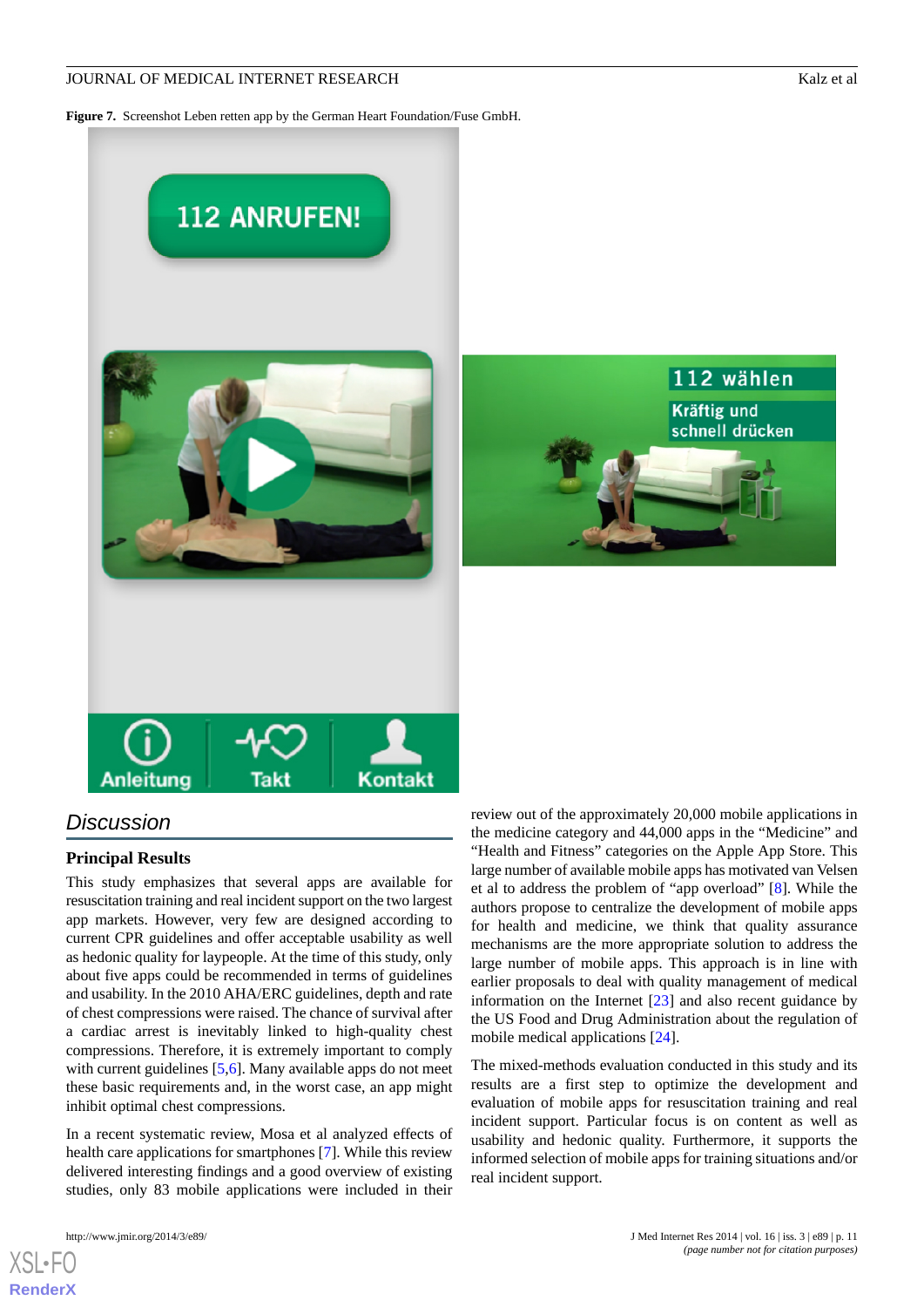During the initial screening phase, several CPR-related apps that did not fulfill the inclusion criteria of this study attracted our attention because of very promising approaches. PulsePoint, for example, uses the Global Positioning System (GPS) to locate potential responders in the vicinity of an emergency and directs them to the place of action. Fatal no-flow time in a cardiac arrest might be reduced [[25\]](#page-13-11).

Low et al as well as Semeraro et al showed increased CPR performance by health care professionals and layperson end-users, respectively, in simulated medical emergency cases. Feasibility in and relevance for real emergency cases is not proven yet and should be of interest for further investigations [[25](#page-13-11)[,26](#page-13-12)].

#### **Limitations**

Our study has several limitations. CPR apps were first screened for inclusion criteria by only two board-certified emergency physicians. Thus, one could argue that some apps may have been misjudged, but two out of three mandatory criteria directly reflect the enquiry (potential support for training and real incidents). The third criterion, current ERC/AHA BLS guidelines, represents generally accepted European and American standards and this appraisal is quite easy for an expert physician. As the "important" and "desirable special features" constitute a more subjective expert view, these did not lead to an exclusion from the evaluation. Furthermore, we calculated the interrater reliability (substantial for the experts) to ensure that decision making by two experts delivers adequate agreement. We therefore consider this approach as a valid way to include and categorize apps for this study. In future studies or when setting up more detailed quality standards, it is probably reasonable to include more experts.

A limitation resulting from the apps is that three out of five recommended apps are available only in English (CPR & Choking, FDNY Lifesaver Beta V1.0, and Hands-Only CPR), one only in German (Leben retten), and one (Reanimatie) only in Dutch. Since we evaluated the apps at a Dutch University, there might have been a language bias that led to the very high usability value of the "Reanimatie" app.

Adherence to current CPR guidelines and usability for the public was the main focus in this study. Hence, conclusions for developing and selecting apps can be drawn. However, we cannot make conclusions about the efficacy of each single app in a real emergency situation. The use of the ReactionDeck toolkit served the purpose of collecting input from study participants about the hedonic quality of the mobile apps. However, this method has not been further evaluated regarding its reliability and validity for analyzing hedonic aspects of software.

In the digital age, especially when working on mobile applications, timeliness of data is a general problem. The number and quality of apps are constantly changing. In addition, lists of apps are likely to be incomplete due to varying availability of apps in different stores (operator-related as well as country-related), varying search methods, or apps published after the market search for this study. Therefore, it remains unclear which apps are "the best ones" for CPR support and

 $XS$  $\cdot$ FC **[RenderX](http://www.renderx.com/)** training at the time of publication. We must highlight the enormous number of apps that are not useful or have substantial deficits as a key finding. The smartphones themselves also have an impact on the appearance and usability of an app and therefore may have affected the participants' experiences.

#### **Further Research**

Smartphones and easy-to-learn approaches like "compression-only CPR" seem to match well: situational support and easily accessible information (ie, apps) can be provided in all situations. Often-mentioned reasons for low rates of bystander CPR (eg, fear and lack of knowledge) might be alleviated by these supporting devices resulting in more laypeople being motivated to perform CPR. In contrast, teaching obsolete guidelines or giving too detailed information could deter the public from performing CPR or lead to worse CPR quality.

Recently, You et al proposed the use of quick response (QR) codes displayed in public places and on personal belongings like key rings, wallets, and necklaces of patients with cardiovascular risk to provide access to critical video instructions required during resuscitation [[27\]](#page-13-13).

The top-ranked apps of this study, as well as apps released after the evaluation period (eg, Lifesaver Mobile, Viva! CPR, Staying Alive 3D), characterize the evolution from simple teaching materials to multifunctional programs with feedback devices (eg, metronome) and game-based learning modules for virtual scenarios and/or real incidents. Future research will need to focus on analyzing more closely which features motivate end-users to use these apps for training, refreshment of knowledge, and real incident support and which features are most effective. While recently published apps invest more and more in professional media production or 3D environments, it is questionable whether these huge investments also have an impact on increasing knowledge, skills, or the willingness to help in a real cardiac arrest situation.

#### **Conclusions**

To our knowledge, our study is the first to give a general overview of existing apps for resuscitation training and real incident support. All apps were examined under consideration of current CPR guidelines as well as usability and hedonic quality for layperson end-users. This study has shown availability of a multitude of mobile apps for CPR training and real incident support in the largest mobile app markets. Unfortunately, only a few follow recent guidelines, are designed with acceptable usability, and are easy to learn for non-expert users. While mobile phones are increasingly integrated into the chain-of-survival, the wide usage of mobile apps for resuscitation training and real incident support cannot be recommended without caution at this point of time. More interdisciplinary studies and joint development of mobile apps for resuscitation training and support are needed. Besides correct guidelines and good usability, testing should include efficacy in real incident scenarios wherever possible. The method used in this study has the potential to be applied to other evaluation studies where a focus on both regulation and end-users is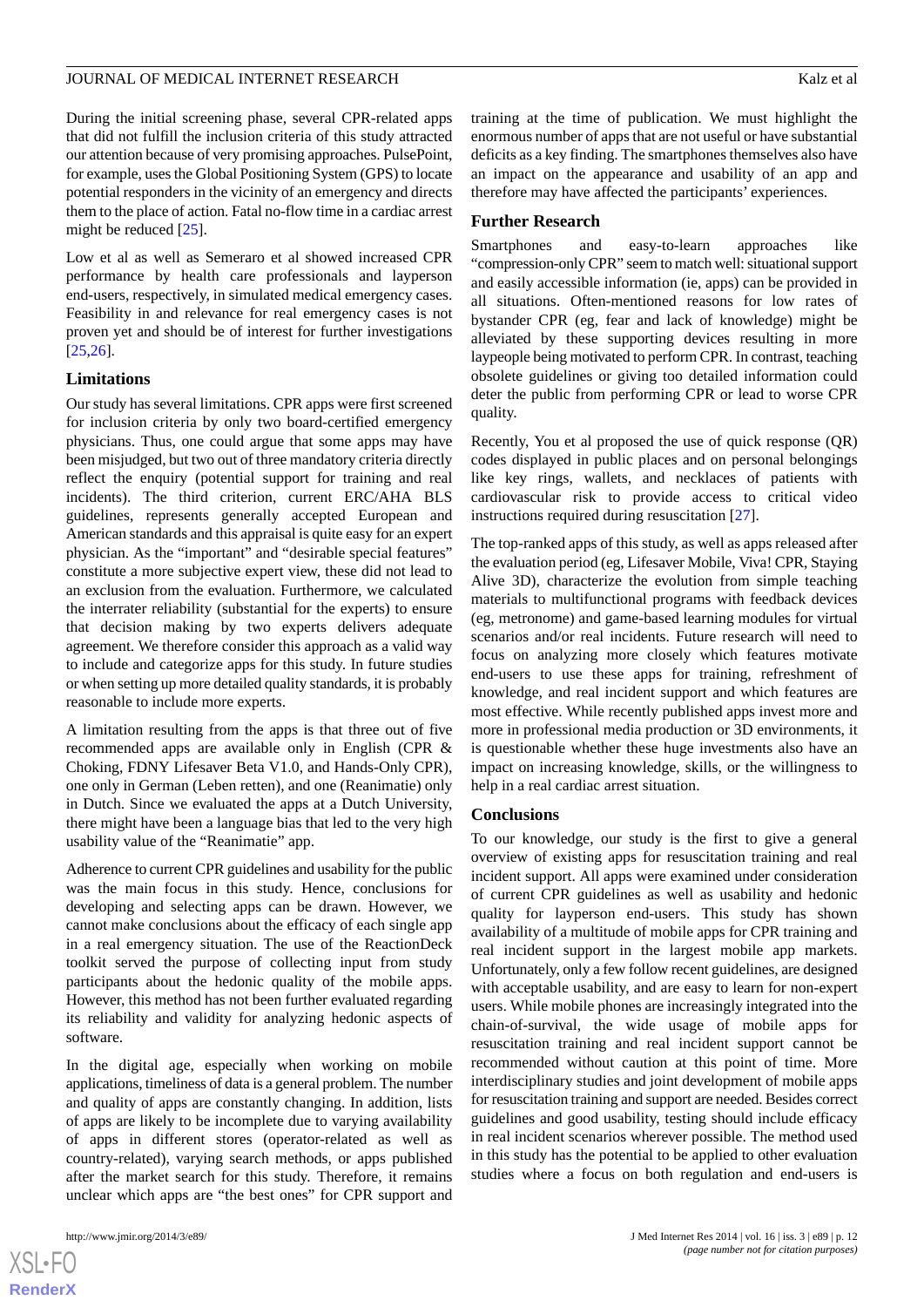required for quality assurance of mobile apps in the health context.

# **Acknowledgments**

This publication was partly financed by the European Regional Development Fund (ERDF), regions of the Euregio Meuse-Rhine (EMR), and the participating institutions within the implementation and research project "EMuRgency - New approaches for resuscitation support and training" (EMR.INT4-1.2.-2011-04/070) under the INTERREG IVa program. The funding bodies had no direct or indirect influence on either the study design, the data collection, analysis, or interpretation, or on the writing of the manuscript or the decision to submit the manuscript for publication.

Mario Rutiens from the Open University of the Netherlands supported the data collection for the usability and hedonic quality evaluation. Jeroen Storm from the Open University of the Netherlands supported the study with his ReactionDeck-Toolkit. We thank all participants for taking part in this study.

# **Authors' Contributions**

All authors listed made substantial contributions to (1) the conception and design of the study, acquisition of data, or analysis and interpretation of data, (2) drafting the article or revising it critically for important intellectual content, and (3) final approval of the version to be submitted.

# **Conflicts of Interest**

<span id="page-12-0"></span>None declared.

## <span id="page-12-1"></span>**References**

- <span id="page-12-2"></span>1. Kovic I, Lulic I. Mobile phone in the chain of survival. Resuscitation 2011 Jun;82(6):776-779. [doi: [10.1016/j.resuscitation.2011.02.014](http://dx.doi.org/10.1016/j.resuscitation.2011.02.014)] [Medline: [21482014\]](http://www.ncbi.nlm.nih.gov/entrez/query.fcgi?cmd=Retrieve&db=PubMed&list_uids=21482014&dopt=Abstract)
- 2. Hallstrom AP, Cobb LA, Johnson E, Copass MK. Dispatcher assisted CPR: implementation and potential benefit. A 12-year study. Resuscitation 2003 May;57(2):123-129. [Medline: [12745179](http://www.ncbi.nlm.nih.gov/entrez/query.fcgi?cmd=Retrieve&db=PubMed&list_uids=12745179&dopt=Abstract)]
- <span id="page-12-3"></span>3. Ringh M, Fredman D, Nordberg P, Stark T, Hollenberg J. Mobile phone technology identifies and recruits trained citizens to perform CPR on out-of-hospital cardiac arrest victims prior to ambulance arrival. Resuscitation 2011 Dec;82(12):1514-1518. [doi: [10.1016/j.resuscitation.2011.07.033](http://dx.doi.org/10.1016/j.resuscitation.2011.07.033)] [Medline: [21854731\]](http://www.ncbi.nlm.nih.gov/entrez/query.fcgi?cmd=Retrieve&db=PubMed&list_uids=21854731&dopt=Abstract)
- <span id="page-12-4"></span>4. Neukamm J, Gräsner JT, Schewe JC, Breil M, Bahr J, Heister U, et al. The impact of response time reliability on CPR incidence and resuscitation success: a benchmark study from the German Resuscitation Registry. Crit Care 2011;15(6):R282 [[FREE Full text](http://ccforum.com/content/15/6/R282)] [doi: [10.1186/cc10566\]](http://dx.doi.org/10.1186/cc10566) [Medline: [22112746](http://www.ncbi.nlm.nih.gov/entrez/query.fcgi?cmd=Retrieve&db=PubMed&list_uids=22112746&dopt=Abstract)]
- <span id="page-12-5"></span>5. Koster RW, Baubin MA, Bossaert LL, Caballero A, Cassan P, Castrén M, et al. European Resuscitation Council Guidelines for Resuscitation 2010 Section 2. Adult basic life support and use of automated external defibrillators. Resuscitation 2010 Oct;81(10):1277-1292. [doi: [10.1016/j.resuscitation.2010.08.009](http://dx.doi.org/10.1016/j.resuscitation.2010.08.009)] [Medline: [20956051](http://www.ncbi.nlm.nih.gov/entrez/query.fcgi?cmd=Retrieve&db=PubMed&list_uids=20956051&dopt=Abstract)]
- <span id="page-12-7"></span><span id="page-12-6"></span>6. Berg RA, Hemphill R, Abella BS, Aufderheide TP, Cave DM, Hazinski MF, et al. Part 5: adult basic life support: 2010 American Heart Association Guidelines for Cardiopulmonary Resuscitation and Emergency Cardiovascular Care. Circulation 2010 Nov 2;122(18 Suppl 3):S685-S705 [\[FREE Full text\]](http://circ.ahajournals.org/cgi/pmidlookup?view=long&pmid=20956221) [doi: [10.1161/CIRCULATIONAHA.110.970939](http://dx.doi.org/10.1161/CIRCULATIONAHA.110.970939)] [Medline: [20956221](http://www.ncbi.nlm.nih.gov/entrez/query.fcgi?cmd=Retrieve&db=PubMed&list_uids=20956221&dopt=Abstract)]
- <span id="page-12-8"></span>7. Mosa AS, Yoo I, Sheets L. A systematic review of healthcare applications for smartphones. BMC Med Inform Decis Mak 2012;12:12-67 [\[FREE Full text\]](http://www.biomedcentral.com/1472-6947/12/67) [doi: [10.1186/1472-6947-12-67](http://dx.doi.org/10.1186/1472-6947-12-67)] [Medline: [22781312\]](http://www.ncbi.nlm.nih.gov/entrez/query.fcgi?cmd=Retrieve&db=PubMed&list_uids=22781312&dopt=Abstract)
- <span id="page-12-9"></span>8. van Velsen L, Beaujean DJ, van Gemert-Pijnen JE. Why mobile health app overload drives us crazy, and how to restore the sanity. BMC Med Inform Decis Mak 2013;13(23):2-5 [[FREE Full text](http://www.biomedcentral.com/1472-6947/13/23)] [doi: [10.1186/1472-6947-13-23\]](http://dx.doi.org/10.1186/1472-6947-13-23) [Medline: [23399513](http://www.ncbi.nlm.nih.gov/entrez/query.fcgi?cmd=Retrieve&db=PubMed&list_uids=23399513&dopt=Abstract)]
- <span id="page-12-11"></span><span id="page-12-10"></span>9. International Standardization Organisation (ISO). ISO/TR 16982. Geneva: International Standardization Organisation (ISO); 2002. Ergonomics of human-system interaction -- Usability methods supporting human-centred design URL: [https:/](https://www.iso.org/obp/ui/) [/www.iso.org/obp/ui/](https://www.iso.org/obp/ui/) [accessed 2014-03-14] [\[WebCite Cache ID 6O47PtkUD](http://www.webcitation.org/

                                    6O47PtkUD)]
- <span id="page-12-12"></span>10. Holzinger A. Usability engineering methods for software developers. Commun. ACM 2005 Jan 01;48(1):71-74. [doi: [10.1145/1039539.1039541](http://dx.doi.org/10.1145/1039539.1039541)]
- 11. Kalz M, Klerkx J, Parra G, Haberstroh M, Elsner J, Ternier S. EMuRgency: Addressing cardiac arrest with socio-technical innovation in a smart learning region. Interact Des Archit J 2013;17(2):77-91 [[FREE Full text](http://www.mifav.uniroma2.it/inevent/events/idea2010/index.php?s=10&a=10&link=ToC_17_P&link=17_6_abstract)]
- 12. Kottner J, Audigé L, Brorson S, Donner A, Gajewski BJ, Hróbjartsson A, et al. Guidelines for Reporting Reliability and Agreement Studies (GRRAS) were proposed. J Clin Epidemiol 2011 Jan;64(1):96-106. [doi: [10.1016/j.jclinepi.2010.03.002\]](http://dx.doi.org/10.1016/j.jclinepi.2010.03.002) [Medline: [21130355](http://www.ncbi.nlm.nih.gov/entrez/query.fcgi?cmd=Retrieve&db=PubMed&list_uids=21130355&dopt=Abstract)]
- 13. Moher D, Liberati A, Tetzlaff J, Altman DG, PRISMA Group. Preferred reporting items for systematic reviews and meta-analyses: the PRISMA statement. PLoS Med 2009 Jul 21;6(7):e1000097 [[FREE Full text](http://dx.plos.org/10.1371/journal.pmed.1000097)] [doi: [10.1371/journal.pmed.1000097](http://dx.doi.org/10.1371/journal.pmed.1000097)] [Medline: [19621072](http://www.ncbi.nlm.nih.gov/entrez/query.fcgi?cmd=Retrieve&db=PubMed&list_uids=19621072&dopt=Abstract)]

[XSL](http://www.w3.org/Style/XSL)•FO **[RenderX](http://www.renderx.com/)**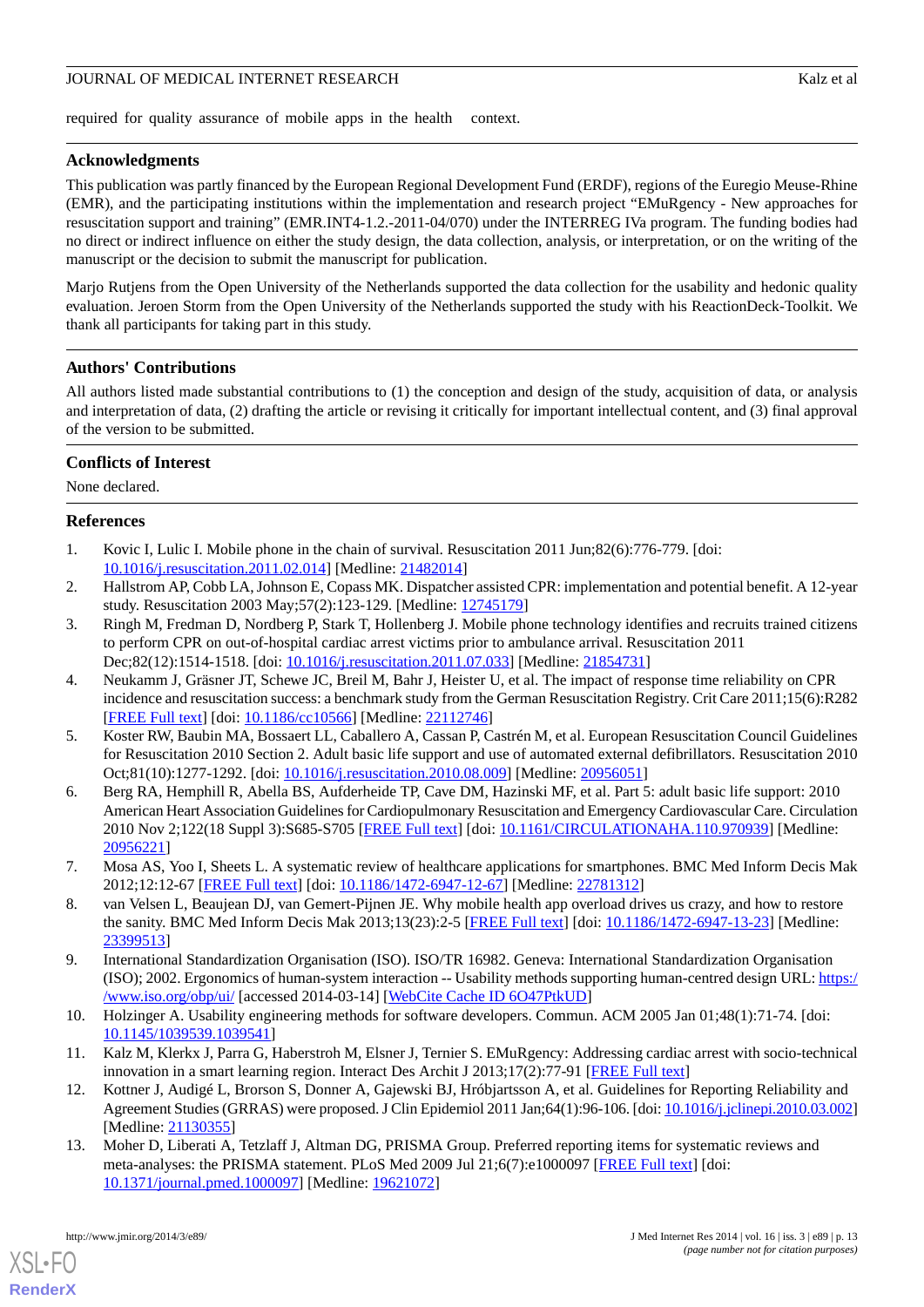- <span id="page-13-0"></span>14. Brooke J. SUS: a quick and dirty usability scale. In: Jordan PW, editor. Usability evaluation in industry. London: Taylor & Francis; 1996.
- <span id="page-13-2"></span><span id="page-13-1"></span>15. Bangor A, Kortum PT, Miller JT. An Empirical Evaluation of the System Usability Scale. International Journal of Human-Computer Interaction 2008 Jul 29;24(6):574-594. [doi: [10.1080/10447310802205776\]](http://dx.doi.org/10.1080/10447310802205776)
- <span id="page-13-3"></span>16. Lewis JR, Sauro J. The Factor Structure of the System Usability Scale. In: Kurosu M, editor. Human Centered Design: First International Conference, HCD 2009. Berlin: Springer; 2009.
- <span id="page-13-4"></span>17. Sauro J. A Practical Guide to the System Usability Scale: Background, Benchmarks & Best Practices. Denver, USA: CreateSpace Independent Publishing Platform; 2011.
- 18. Alagöz F, Valdez A, Wilkowska W, Ziefle M, Dorner S, Holzinger A. From cloud computing to mobile Internet, from user focus to culture and hedonism: the crucible of mobile health care and wellness applications. Piscataway, NJ, USA: IEEE Computer Society; 2010 Presented at: 5th International Conference onPervasive Computing and Applications (ICPCA); Dec 1 - 3; Maribor, Slovenia p. 38-45. [doi: [10.1109/ICPCA.2010.5704072\]](http://dx.doi.org/10.1109/ICPCA.2010.5704072)
- <span id="page-13-6"></span><span id="page-13-5"></span>19. Hassenzahl M. The Effect of Perceived Hedonic Quality on Product Appealingness. International Journal of Human-Computer Interaction 2001 Dec;13(4):481-499. [doi: [10.1207/S15327590IJHC1304\\_07\]](http://dx.doi.org/10.1207/S15327590IJHC1304_07)
- <span id="page-13-7"></span>20. Holzinger A, Kosec P, Schwantzer G, Debevc M, Hofmann-Wellenhof R, Frühauf J. Design and development of a mobile computer application to reengineer workflows in the hospital and the methodology to evaluate its effectiveness. J Biomed Inform 2011 Dec;44(6):968-977. [doi: [10.1016/j.jbi.2011.07.003\]](http://dx.doi.org/10.1016/j.jbi.2011.07.003) [Medline: [21854873\]](http://www.ncbi.nlm.nih.gov/entrez/query.fcgi?cmd=Retrieve&db=PubMed&list_uids=21854873&dopt=Abstract)
- <span id="page-13-8"></span>21. Benedek J, Miner T. Measuring Desirability: New methods for evaluating desirability in a usability lab setting. In: UPA 2002: Humanizing Design.: Usability Professionals Association (UPA); 2002 Presented at: Proceedings of the Annual Conference of the Usability Professionals Association: Humanizing Design; July 8-12, 2002; Orlando, FL.
- <span id="page-13-9"></span>22. Storm J. Poster presented during the 21st Usability Practitioners Association Conference, Las Vegas, USA. 2012. Desirability Testing at World's End URL:<http://stormadvies.com/wp-content/uploads/2012/06/Desirability-Testing-at-Worlds-End.pdf> [accessed 2014-03-05] [\[WebCite Cache ID 6Nqq01sYW\]](http://www.webcitation.org/

                                    6Nqq01sYW)
- <span id="page-13-10"></span>23. Eysenbach G, Diepgen TL. Towards quality management of medical information on the internet: evaluation, labelling, and filtering of information. BMJ 1998 Nov 28;317(7171):1496-1500 [\[FREE Full text\]](http://europepmc.org/abstract/MED/9831581) [Medline: [9831581\]](http://www.ncbi.nlm.nih.gov/entrez/query.fcgi?cmd=Retrieve&db=PubMed&list_uids=9831581&dopt=Abstract)
- <span id="page-13-11"></span>24. US Food and Drug Administration. Mobile Medical Applications. Silver Spring, MD: U.S. Department of Health and Human Services, Food and Drug Administration; 2013. URL: [http://www.fda.gov/downloads/MedicalDevices/](http://www.fda.gov/downloads/MedicalDevices/DeviceRegulationandGuidance/GuidanceDocuments/UCM263366.pdf) [DeviceRegulationandGuidance/GuidanceDocuments/UCM263366.pdf](http://www.fda.gov/downloads/MedicalDevices/DeviceRegulationandGuidance/GuidanceDocuments/UCM263366.pdf) [accessed 2014-03-14] [\[WebCite Cache ID](http://www.webcitation.org/

                                    6O4BstoPZ) [6O4BstoPZ\]](http://www.webcitation.org/

                                    6O4BstoPZ)
- <span id="page-13-12"></span>25. Low D, Clark N, Soar J, Padkin A, Stoneham A, Perkins GD, et al. A randomised control trial to determine if use of the iResus© application on a smart phone improves the performance of an advanced life support provider in a simulated medical emergency. Anaesthesia 2011 Apr;66(4):255-262. [doi: [10.1111/j.1365-2044.2011.06649.x\]](http://dx.doi.org/10.1111/j.1365-2044.2011.06649.x) [Medline: [21401537](http://www.ncbi.nlm.nih.gov/entrez/query.fcgi?cmd=Retrieve&db=PubMed&list_uids=21401537&dopt=Abstract)]
- <span id="page-13-13"></span>26. Semeraro F, Taggi F, Tammaro G, Imbriaco G, Marchetti L, Cerchiari EL. iCPR: a new application of high-quality cardiopulmonary resuscitation training. Resuscitation 2011 Apr;82(4):436-441. [doi: [10.1016/j.resuscitation.2010.11.023](http://dx.doi.org/10.1016/j.resuscitation.2010.11.023)] [Medline: [21227560](http://www.ncbi.nlm.nih.gov/entrez/query.fcgi?cmd=Retrieve&db=PubMed&list_uids=21227560&dopt=Abstract)]
- 27. You JS, Chung HS, Chung SP, Park JW, Son DG. QR code: use of a novel mobile application to improve performance and perception of CPR in public. Resuscitation 2013 Sep;84(9):e129-e130. [doi: [10.1016/j.resuscitation.2013.05.024](http://dx.doi.org/10.1016/j.resuscitation.2013.05.024)] [Medline: [23747957](http://www.ncbi.nlm.nih.gov/entrez/query.fcgi?cmd=Retrieve&db=PubMed&list_uids=23747957&dopt=Abstract)]

# **Abbreviations**

- **AHA:** American Heart Association
- **BLS:** Basic Life Support
- **CPR:** cardiopulmonary resuscitation
- **ECC:** external chest compression
- **ERC:** European Resuscitation Council
- **ICC:** intraclass correlation coefficient
- **ISO:** International Organization for Standardization
- **SUS:** System Usability Scale